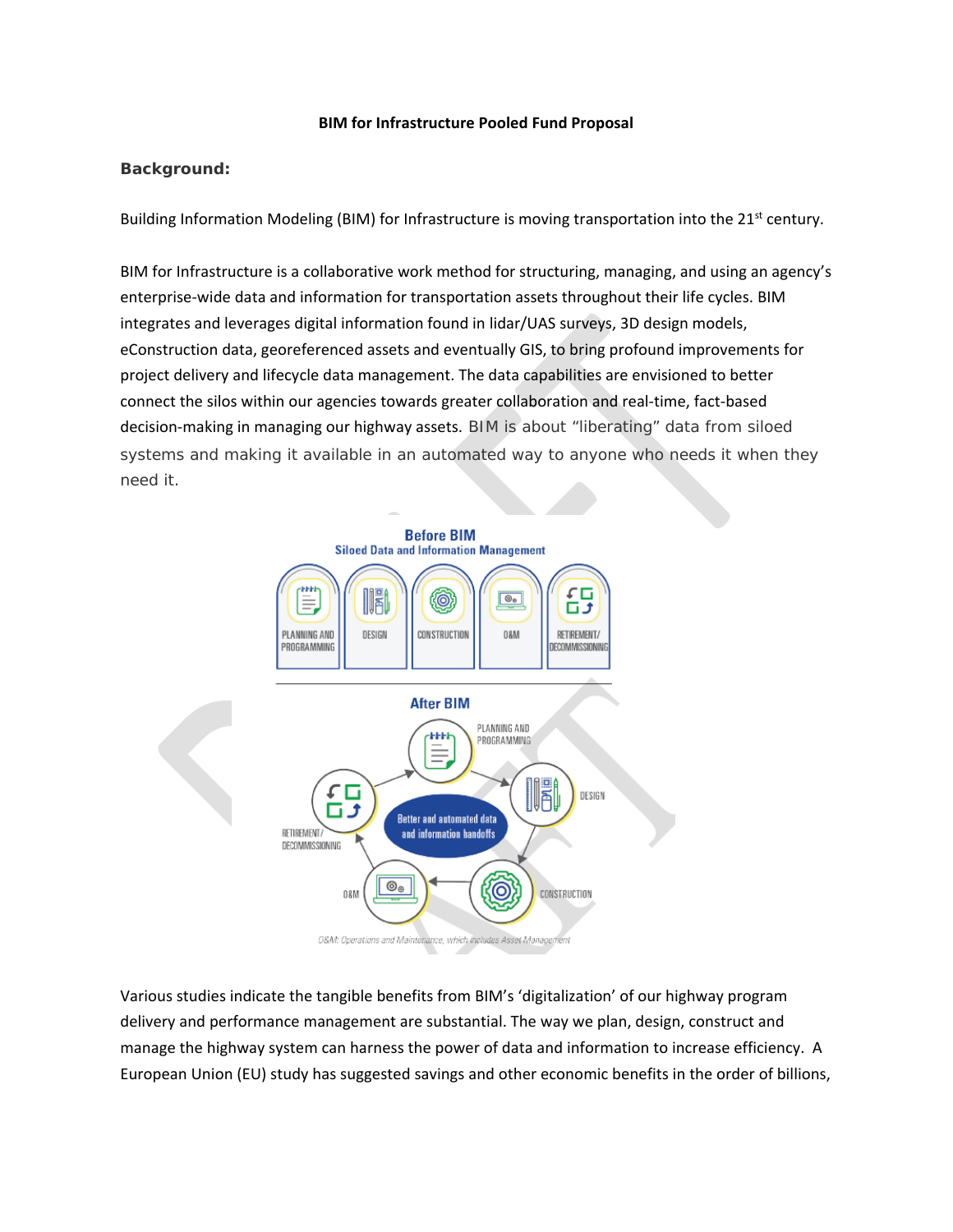which is why many countries have adopted BIM standards and are working more aggressively to deploy BIM practices.

FHWA has invested over \$35M on initial BIM‐related studies and deployment via research and Every Day Counts. FHWA is currently collaborating with AASHTO and other stakeholders to adopt a national data standard that will provide for more seamless data exchange across the many digital applications used in delivering and managing our highway assets.

BIM deployment is at a tipping point in the U.S. and now requires a more concerted and strategic approach among the stakeholders to realize its full potential faster and keep U.S. productivity and competitiveness strong. With that in mind, FHWA has developed a National Strategic Work Plan (NSWP) for BIM implementation to assist in the advancement of a more concerted and effective U.S.-wide deployment by all stakeholders. The NSWP proposes key implementation activities that could be carried out over the next 10 years to guide FHWA, State DOTs, and their industry partners toward the goal of increasing BIM for Infrastructure maturity and growth nationwide, while maximizing returns on investment. This pooled fund serves as a mechanism for stakeholders to work collaboratively to advance the activities that were charted out in the NSWP as well as to collectively address needs as they arise.

At the end of 10 years, the NSWP envisions that:

- State DOTs, in cooperation with their external partners, will have mature BIM processes and trained and skilled personnel who use open data standards; information exchange specifications; and digital workflows to collaborate with each other to create, collect, store, process, share, analyze and autonomously exchange data and information across a large number of key systems of record including planning, programming, survey, design, engineering analysis, construction management, asset/maintenance management, GIS, and linear referencing.
- The data created and/or updated in these systems of record will be used in enterprise-level information models that are designed using open standards and managed in a centralized common data environment.
- State DOTs and their external partners can deploy people, processes, policies, tools, and technology systems to: (a) ensure that the enterprise information models grow incrementally as additional data becomes available with each subsequent asset life-cycle phase, (b) minimize data loss to the enterprise information models by federating internal and external systems of record with the common data environment, and (c) maximize efficiency and productivity across all capital improvement, asset operations, and maintenance projects.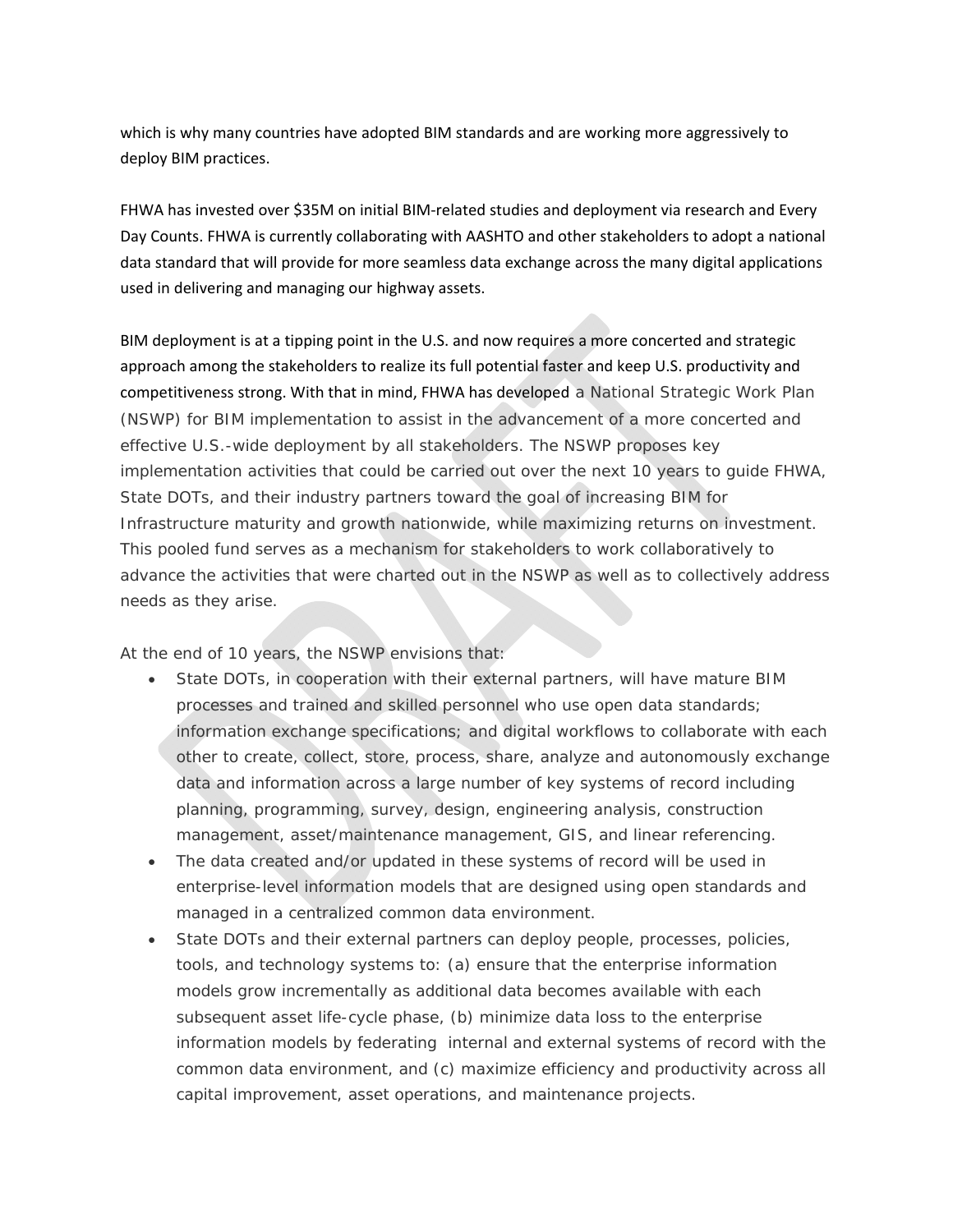BIM promises big rewards in terms of lower costs for design and construction, fewer cost and schedule overruns and change orders in construction, lower data collection costs, and better quality information to support decisions in asset management. However, BIM is not without its share of challenges, including organizational change management to consider data as a shared responsibility, lack of standards for information modelling and exchange, lack of funding to overhaul Information Technology (IT) processes, workforce training to upskill personnel to handle data, and performance and reputation risks for implementing organizations from unmet expectations. Therefore, a carefully coordinated sequence of "Crawl, Walk, Run, Fly" activities should be followed to attain the desired benefits in a consistent manner.

The NSWP articulates an incremental set of foundational, developmental, and deployment these activities under three distinct phases of work—short-term or "early pilot projects" phase (Year 0 to Year 2), medium-term or "extended pilot" phase (Year 2 to Year 5), and long-term or "mainstreaming" phase (Year 5 to Year 10). Each phase looks to grow the maturity of BIM, and the activities outline a pathway to defray risks and maximize benefits. As the program of activities is carried out, the NSWP and the recommended activities will need to be reviewed, updated, and enhanced periodically based on lessons learned and other BIM-enabling activities in the industry, such as standards, tools and technology development. Members of the pooled fund will update the strategic activities to meet their collective needs.

## **Objectives:**

The pooled fund serves as the mechanism for stakeholders to work collaboratively to advance BIM for Infrastructure. This will involve building off the foundational work that was charted out in the BIM National Strategic Work Plan, with emphasis on increasing coordination and awareness of BIM technologies and activities.

Note: This pooled fund will be coordinated with the efforts of TPF-5(372), "Building Information Modeling (BIM) for Bridges and Structures." TPF-5(372) is focused on advancing bridge data standards and building consensus to advance the use of digital bridge models based on open standards. This BIM for Infrastructure pooled fund is focused on the broader BIM vision of integrating data across various highway assets and business processes. Rather than expanding participation in TPF-5(372) to other disciplines and dilute its bridge focus, this cross-cutting pooled fund is being established and it will be coordinated with TPF-5(372).